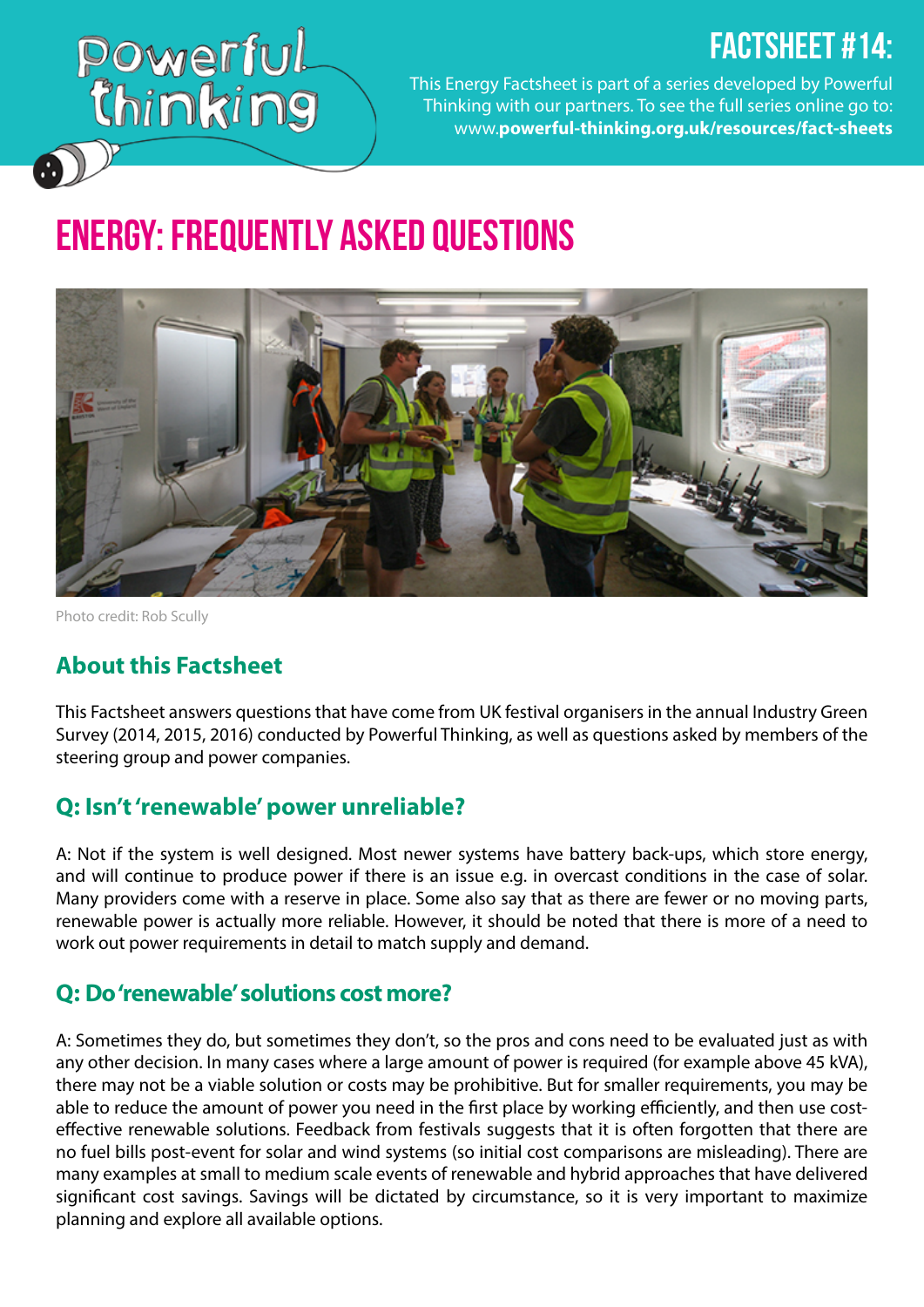#### **Q: Isn't it the case that we always need a margin of error in the capacity of generators for the unexpected?**

Yes, but Powerful Thinking's research suggests that current margins are often excessive. See also **[Factsheet #15 – Identifying Fuel Wastage](http://www.powerful-thinking.org.uk/factsheet/identifying-fuel-wastage/)** and **[Factsheet #11 – How Energy Actually Works and Essential](http://www.powerful-thinking.org.uk/factsheet/how-energy-actually-works/) [Terminology](http://www.powerful-thinking.org.uk/factsheet/how-energy-actually-works/)**.

#### **Q: Can you power entire events on renewable low carbon solutions?**

There are many examples of small to medium festivals (under a capacity of 20,000 people) being entirely powered by temporary renewable and WVO solutions. Examples include Croissant Neuf, London Green Fair, Shambala, The Green Gathering, Boom Festival, We Love Green, and Dekmantel.

See **[Factsheet #9 – Five Easy Steps to Greener Power at Small Events](http://www.powerful-thinking.org.uk/factsheet/9-five-easy-steps-greener-power-small-events/)** for tips and ideas for powering your event or areas of your site with renewable energy.

#### **Q: Does festoon lighting need to remain on during the day to manage loads on generators?**

A: No this is fiction! Festoon switched on in the daytime other than for decorative purposes only increases load and fuel consumption, and you would need a lot of festoon for a decent load! If a generator is dedicated to festoon lighting it can be switched off. For maximum efficiency ensure you use automatic sensors that switch off all site lighting during daylight hours. Also consider using LED festoon lamps as these have lower energy consumption and create less waste (they last considerably longer), and you can do longer festoon runs because you can get more lamps on a 16 A supply!

#### **Q: Do I have to leave amps and stage lights on overnight?**

A: Most companies say this is necessary in order to keep equipment warm and avoid condensation – most electronics do not like the damp British countryside! Always consider a smaller secondary power source so the main generator can be switched off when the stage is not in use overnight i.e. when load is reduced. If you do use a secondary smaller power supply ideally this should be synchronised with the main generator to avoid turning off the equipment and switching it on again as this can also cause issues. See **[Factsheet #3 – Using Hybrid Power at Events](http://www.powerful-thinking.org.uk/factsheet/hybrid-solargenerator-power/)**.

#### **Q: How significant is the impact of changing traditional stage lighting for LEDs on fuel and equipment needed?**

A: The impact of LED stage lighting on efficiency and fuel use can be huge – in the example below a saving of 70% was made. There are also other ways to reduce main stage fuel use, for example using smaller gensets or hybrid units to manage low loads overnight.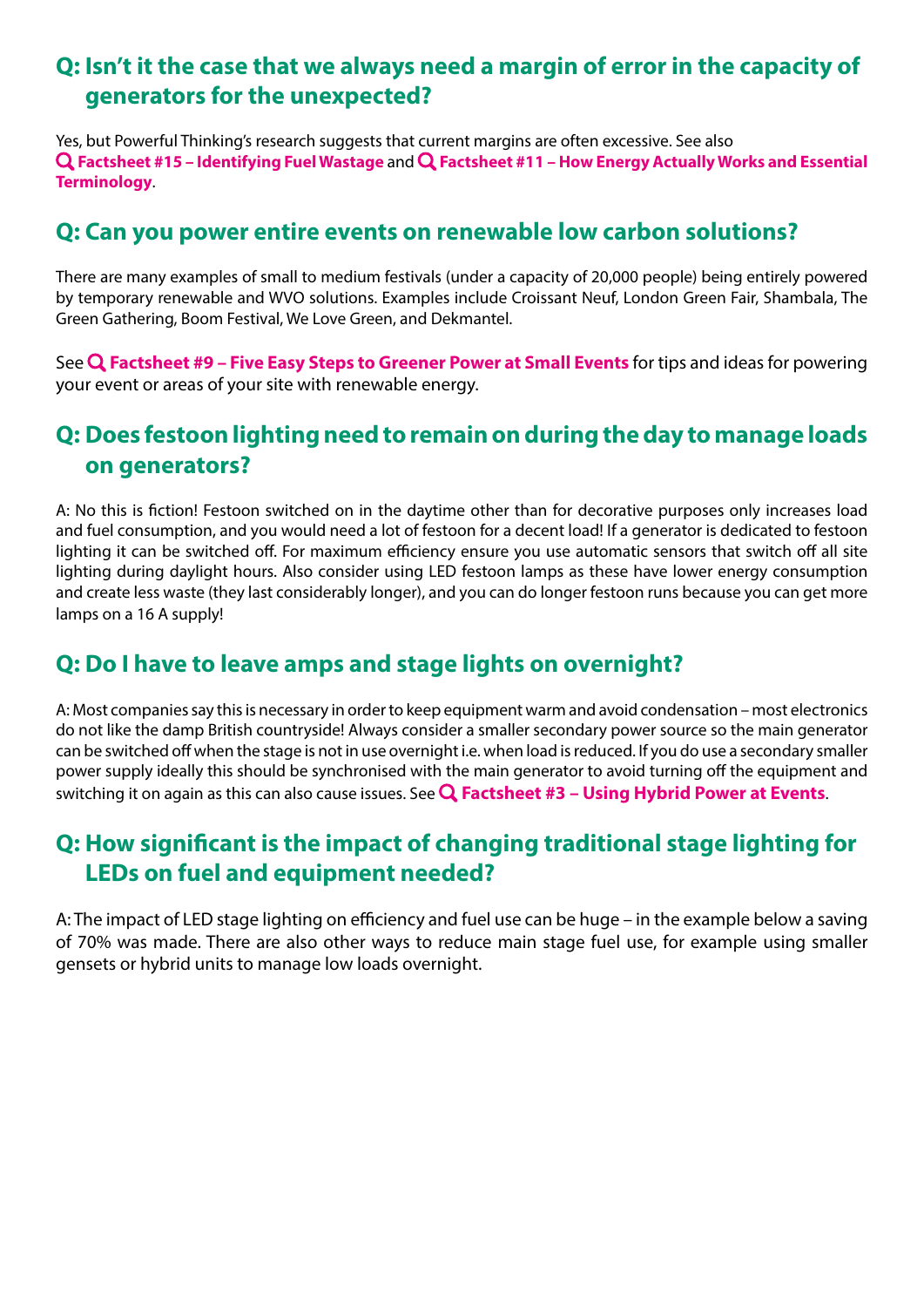

Photo credit: ZAP Concepts

#### **Example of reducing emissions and fuel use by 70%**

In this example scenario PAR lights, with a conventional lamp of 650 W, are changed for LED lights of 36 W each saving 614 W per light.

Let's say that during a ten hour show the total time the PAR light is actually used is approximately two hours. If in a stage 50 PARs are used, the energy savings will be 614 x 50 x 2 = 61,4 kWh. As a result of the change the total power demand of the stage will be reduced by 30.7 kW. If in this example the original maximum power demand of the total stage was 80 kW, a generator of minimum 100 kVA would have had to be used. The average load on the generator would be approximately 20 kW. This load on a 100-kVA diesel generator leads to an efficiency of approx. 18%. Per show day, the fuel consumption of a generator in this situation will be approximately 110 litre diesel.

After replacing the conventional lamps with LED lights, the maximum power demand of the total stage will be 50 kW. A generator of minimum 60 kVA will be needed. The average load on this generator then will be approximately 14 kW. This load on a 60-kVA diesel generator leads to an efficiency of approx. 23%. Per show day, the fuel consumption of this generator in this situation will be approx. 32 litres of diesel.

So changing the conventional 650 W PAR lights into 36 W LED PAR lights would save 70% of fuel consumption and therefore 70% of the stage's CO2 emissions.

This huge effect is not only because of lower power consumption by the lights itself, but also because of a reduction of the peak demand. Because a smaller generator can then be used, the average load on this generator is relatively higher and thus the efficiency of the generator is also higher. NB Although designing out large demand peaks in power systems is desirable, as it means smaller generators can be used and fuel savings achieved, this isn't always possible in the case of stages as there may be peaks due to the quality of the show.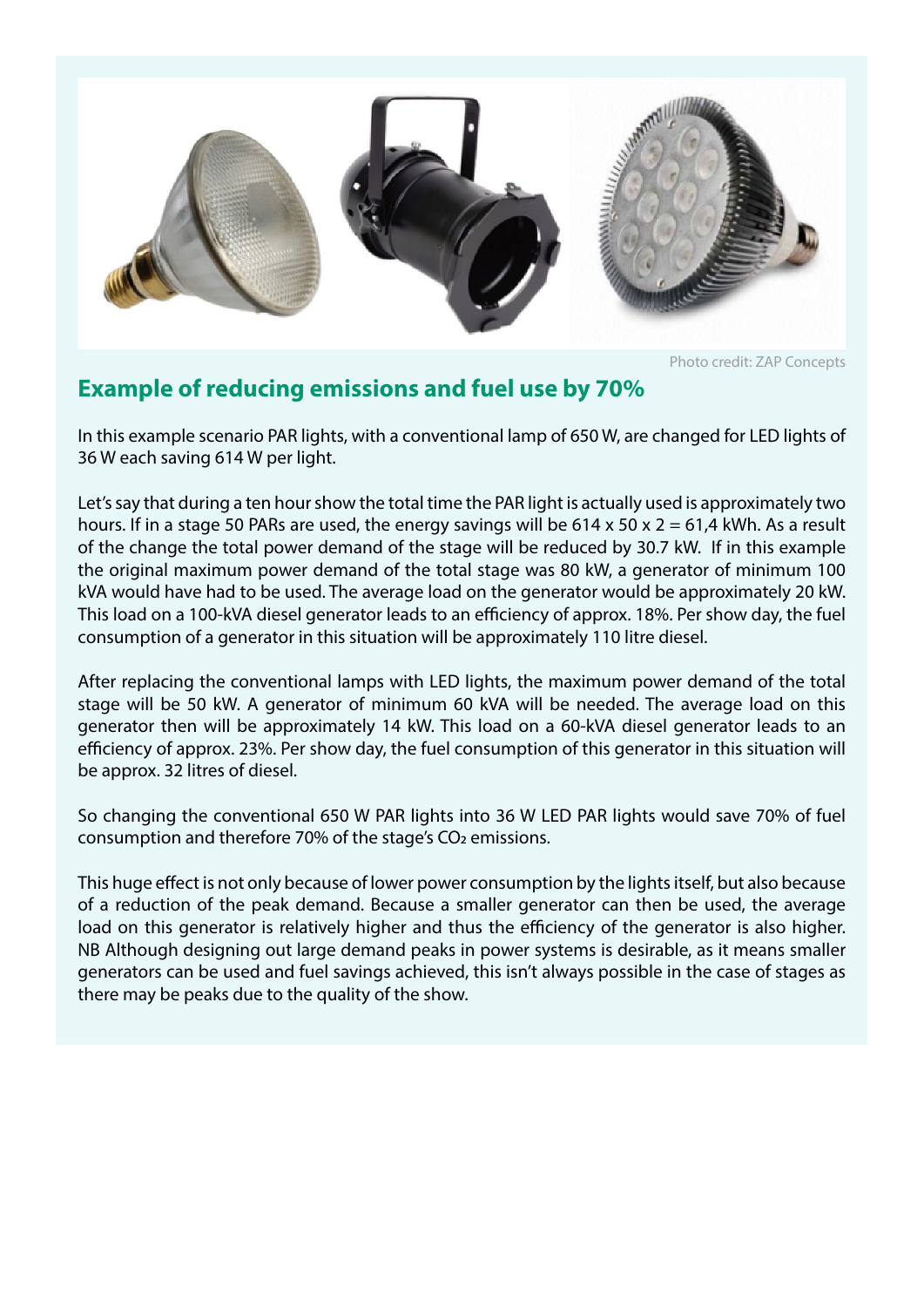#### **Q: Doesn't the extra transport from bringing in additional specialist equipment undo all the environmental benefits of fuel savings from efficiencies onsite?**

A: Often it does not. The savings that can be made from the reduction of fuel use over a period of time (of anything between a few days or a few weeks) onsite will often outweigh any additional transport fuel used to either bring additional equipment from another supplier or bring equipment from further away. Let's look at some examples that demonstrate this:

#### **Using a Hybrid Generator**



Photo credit: Firefly Clean Energy

A 24 tonne artic with a Euro IV tier engine travelling at an average of 50mph produces 685 g of CO2 per kilometre travelled. So, this vehicle driving from Brighton to London and back to deliver a Hybrid Power Generator for an event would generate only 137.4 kg of  $CO<sub>2</sub>$  (97 km x 0.685 kg x 2 journeys = 137.4 kg). However, over a five-day period the hybrid might reduce a 60-kVA diesel generator's run time by 10 hours per day, equating to an overall fuel saving of 200 litres which reduces CO<sub>2</sub> emissions by 593 kg (200 litres x 2.96572 = 593 kg). So, where modern fleet vehicles are used, there are definite benefits to going that extra mile to deploy hybrid systems.<sup>1</sup>

## **Using a Biofuel Generator**

Whereas a hybrid unit (above example) needs to be brought in to work alongside a standard CI (combustion ignition) generator, meaning that it takes up extra lorry space or that an additional vehicle needs to be booked, a biodiesel generator is a direct replacement for a standard diesel generator and therefore requires no additional trucking, unless you have to book through a specialist plant hire company that might be located further from your site. Even if you are transporting a biodiesel generator over a longer distance, in terms of carbon emissions, it will probably work out as the better option: The carbon emissions associated with 1 litre of standard fuel are 2.676 kg, whereas for biofuel they are 0.019 kg (effectively zero). So, if your generator burns 250 litre per day, of normal fuel it would produce 669 kg CO2e, whereas the equivalent biodiesel emissions would be 4.75 kg CO<sub>2</sub>e. Using the same transport emission assumptions as above (685 g CO2/ km), then you could drive that truck an extra 970 km before you would make up the difference in carbon emissions from fuel use in a single day.<sup>2</sup>

## **Q: What is biofuel?**

A: There is now an increasing range of 'biofuels' available. Biofuels are specifically those made from cropbased resources, for example soya, palm oil, rapeseed and jatropha. Hydrated vegetable oil (HVO) and glycerine (or glycerol) also fall within this category of fuels. In contrast, the term biodiesel (or renewable diesel fuels) refers to fuels that can be made from recycled cooking oil (WVO) and animal fats.

<sup>&</sup>lt;sup>1.</sup> Source: Transport Research Laboratory & National Energy Foundation.

 $2$ . See the Carbon Emissions by Power Type Table, pg. 8 of this guide.